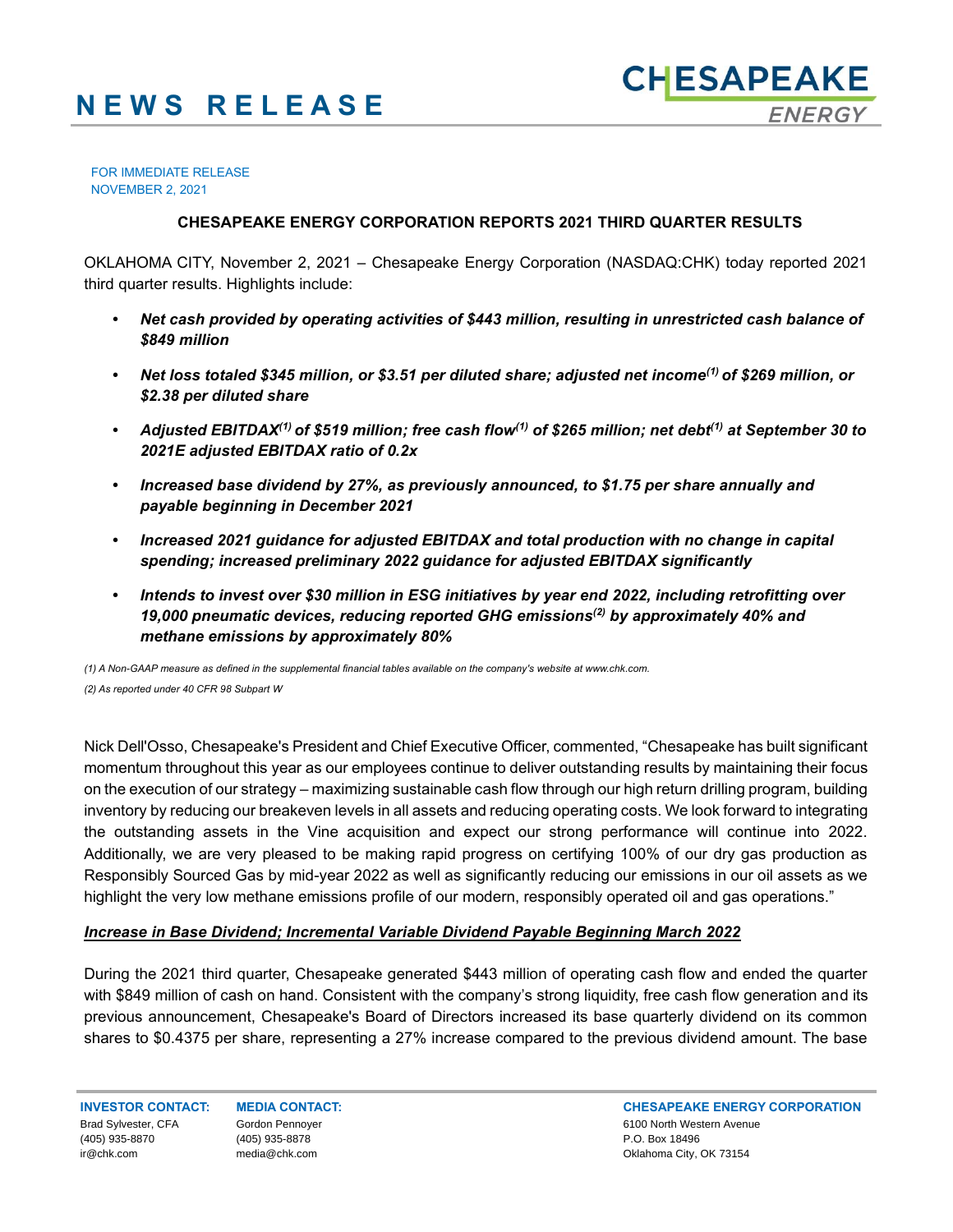dividend will be payable on December 9, 2021 to shareholders of record at the close of business on November 24, 2021. Additionally, Chesapeake plans to adopt a variable return program that will result in the payment of an additional dividend, payable beginning in March 2022, equal to the sum of free cash flow from the prior quarter less the base quarterly dividend, multiplied by 50%.

# *Operations Update*

Chesapeake continues to see lower base production decline rates which helped achieve an average net production rate of approximately 436,000 barrels of oil equivalent per day (approximately 80% natural gas and 20% total liquids) during the 2021 third quarter. Chesapeake is currently operating eleven rigs across all its business units, with three rigs in Appalachia, six rigs located in the Gulf Coast, one rig in the South Texas Eagle Ford Shale and one rig in the Powder River Basin.

# *ESG Program Update*

Chesapeake intends to invest over \$30 million on ESG initiatives by year end 2022. As part of this effort, the company anticipates retrofitting more than 19,000 pneumatic devices, primarily focused on its oil assets. The program was initiated in the 2021 third quarter, initially focusing on its Brazos Valley business unit, and once complete, is expected to reduce reported GHG emissions by approximately 40% and methane emissions by approximately 80% enterprise wide.

Chesapeake continues to make progress towards certifying 100% of its Gulf Coast and Appalachia operations as Responsibly Sourced Gas primarily through the EO 100/MiQ certification process. All continuous methane emissions monitoring devices have been placed in the field in Chesapeake's legacy Louisiana asset and efforts are underway to install these or similar devices under Project Canary's TrustWell certification process in the newly acquired Vine acreage. Certification of both areas is expected to be completed by year-end. In Pennsylvania, Chesapeake anticipates completing installation of the methane monitoring devices in the 2021 fourth quarter with certification achieved by the end of the 2022 second quarter. At this point, Chesapeake expects to ultimately market approximately 3 billion cubic feet (bcf) per day of certified Responsibly Sourced Gas.

Chesapeake's commitment to its ESG program includes a rigorous corporate governance model that drives accountability. Recent enhancements to Chesapeake's compensation program is evidence of this accountability as the program directly limits payout, regardless of performance in other areas, should the company fail to meet critical environmental and safety metrics, including GHG intensity factors.

## *Updates to 2021 and Preliminary 2022 Guidance*

Chesapeake increased its expected 2021 adjusted EBITDAX range to approximately \$2.1 to \$2.2 billion, up from \$1.8 to \$1.9 billion previously, and incorporating the earlier than expected closing of the Vine acquisition. In addition, the company increased its total annual production while maintaining its commitment to disciplined spending with no change to its previous capital program. Additionally, Chesapeake increased its preliminary 2022 adjusted EBITDAX outlook to \$3.2 to \$3.4 billion, up from \$2.55 to \$2.75 billion, with projected results largely based on recent commodity prices. The company expects to seek Board approval of its 2022 capital program later in the month and plans to provide formal 2022 guidance in early 2022.

## *Conference Call Information*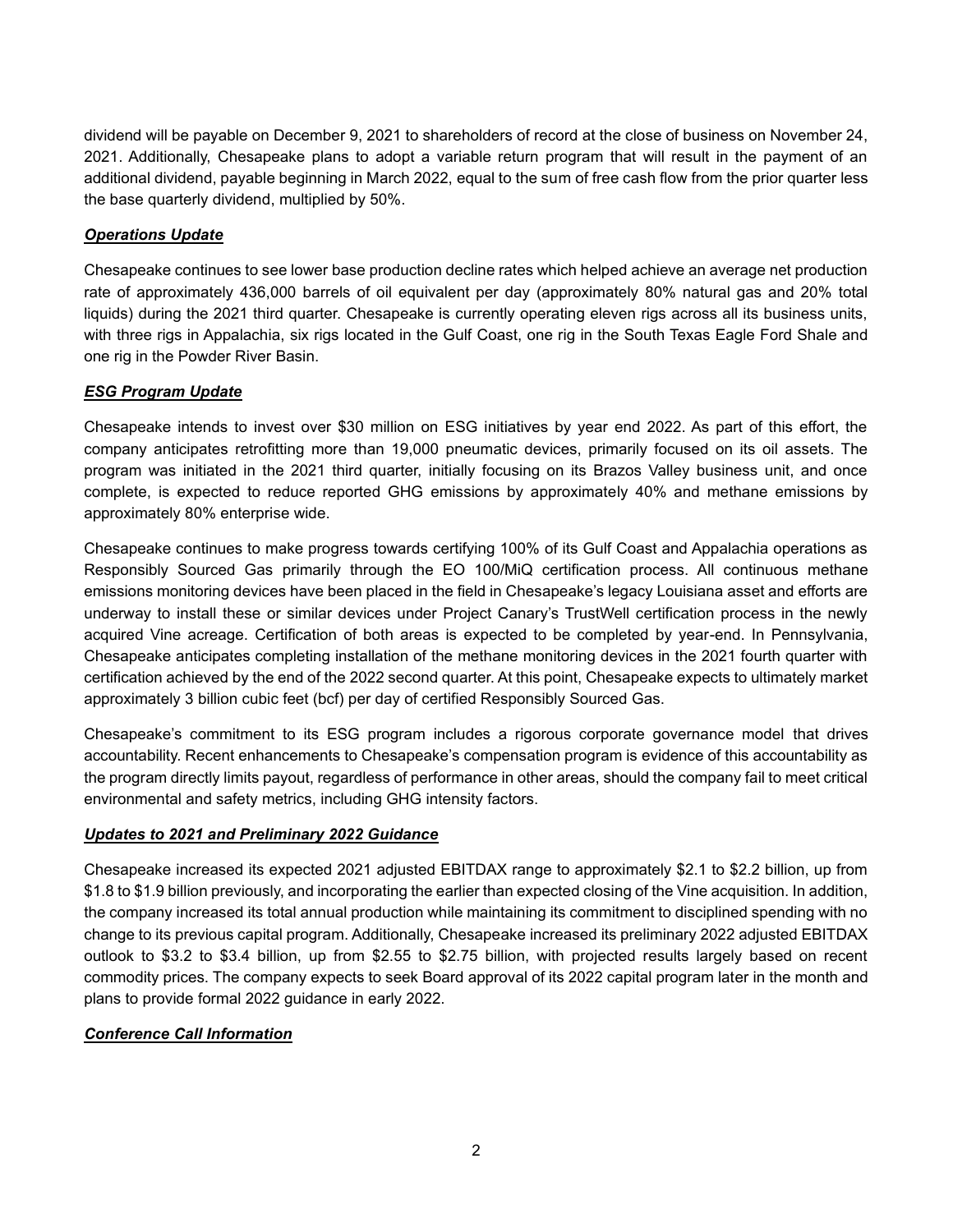Chesapeake will conduct a conference call to discuss these results on Wednesday, November 3, 2021 at 9:00 am EDT. The telephone number to access the conference call is 888-317-6003 or 412-317-6061 for international callers. The passcode for the call is 6823443.

## *Financial Statements and Non-GAAP Financial Measures*

The company's 2021 third quarter financial and operational results, along with non-GAAP measures that adjust for items that are typically excluded by securities analysts, are available on the company's website. Such non-GAAP measures should be not considered as an alternative to GAAP measures. Reconciliations of these non-GAAP measures and other disclosures are provided with the supplemental financial tables available on the company's website at www.chk.com.

## *2021 Guidance and 2022 Preliminary Outlook Projections*

Management's updated guidance for the remainder of 2021 and its preliminary updated guidance for 2022 can be found on the company's website at www.chk.com.

## *Fresh Start Accounting and Predecessor and Successor Periods*

In connection with our emergence from bankruptcy on February 9, 2021, Chesapeake qualified for and applied fresh start accounting. In applying fresh start accounting, Chesapeake allocated its reorganization value to its individual assets based on their estimated fair values. Accordingly, the consolidated financial statements after February 9, 2021 are not comparable with the consolidated financial statements as of or prior to that date. References to "Successor" refer to the post-emergence reorganized Chesapeake after February 9, 2021, and references to "Predecessor" refer to pre-emergence Chesapeake for periods on or before February 9, 2021.

## *Headquartered in Oklahoma City, Chesapeake Energy Corporation's (NASDAQ: CHK) operations are focused on discovering and responsibly developing its large and geographically diverse resource base of unconventional oil and natural gas assets onshore in the United States.*

#### *Forward-Looking Statements*

*This news release and the accompanying outlook include "forward-looking statements" within the meaning of Section 27A of the Securities Act of 1933 and Section 21E of the Securities Exchange Act of 1934. Forward-looking statements are statements other than statements of historical fact. They include statements that give our current expectations, management's outlook guidance or forecasts of future events, expected natural gas and oil growth trajectory, projected cash flow and liquidity, our ability to enhance our cash flow and financial flexibility, dividend plans, future production and commodity mix, plans and objectives for future operations, ESG initiatives, the ability of our employees, portfolio strength and operational leadership to create long-term value, and the assumptions on which such statements are based. Although we believe the expectations and forecasts reflected in our forward-looking statements are reasonable, they are inherently subject to numerous risks and uncertainties, most of which are difficult to predict and many of which are beyond our control. No assurance can be given that such forward-looking statements will be correct or achieved or that the assumptions are accurate or will not change over time.*

*Factors that could cause actual results to differ materially from expected results include those described under "Risk Factors" in Item 1A of our annual report on Form 10-K and any updates to those factors set forth in Chesapeake's subsequent quarterly reports on Form 10-Q or current reports on Form 8-K (available at http://www.chk.com/investors/sec-filings). These risk factors include: the ability to execute on our business strategy following emergence from bankruptcy; the impact of the COVID-19 pandemic and its effect on our business, financial condition, employees, contractors and vendors, and on the global demand for oil and natural gas and U.S. and world financial markets; risks related to the Vine Acquisition, including our ability to successfully integrate the business of Vine into the company and achieve the expected synergies from the Vine Acquisition within the expected timeframe;the volatility of oil, natural gas and NGL prices; the limitations our level of indebtedness may have on our*